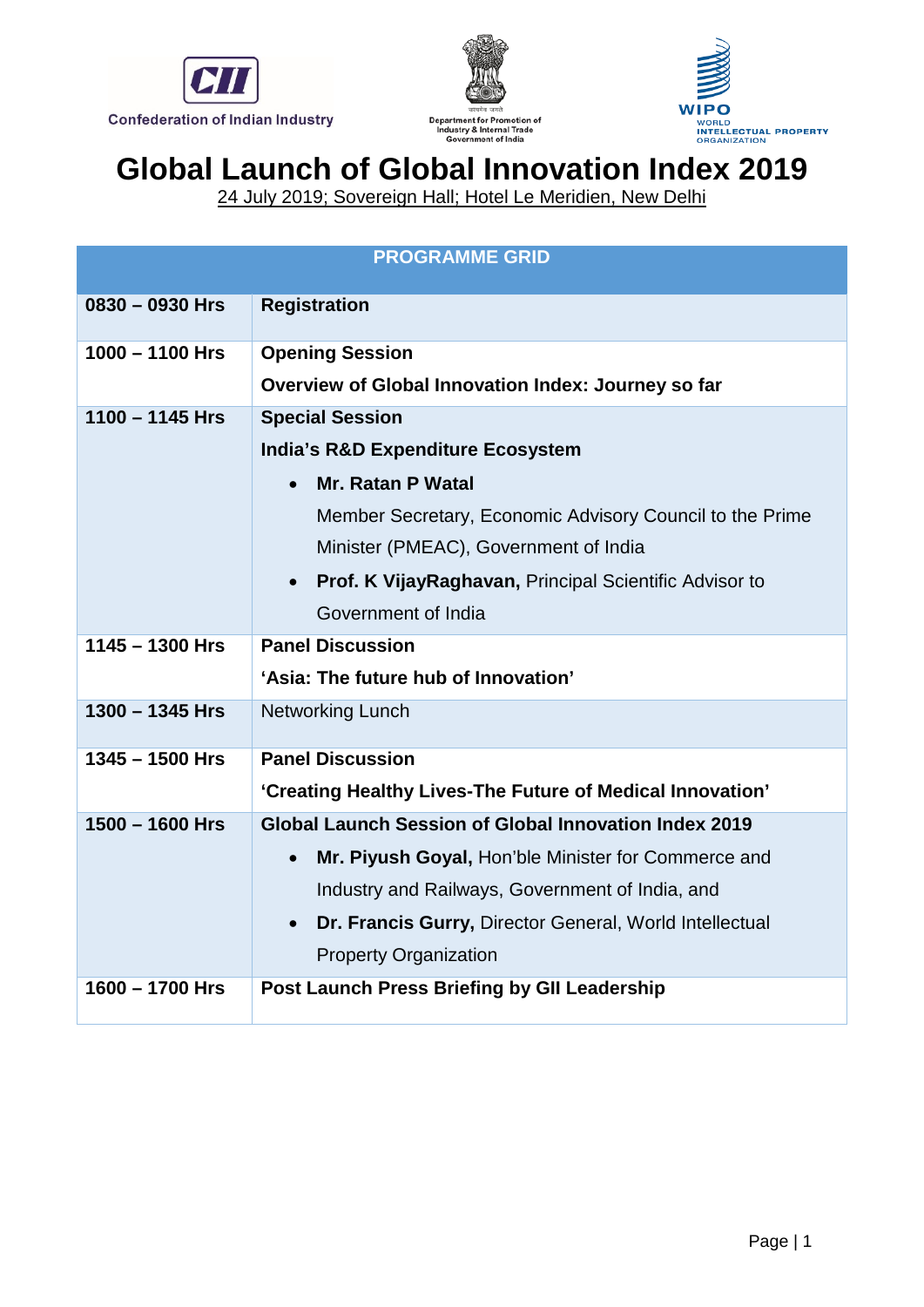





24 July 2019; Sovereign Hall; Hotel Le Meridien, New Delhi

# **OPENING SESSION 1000 – 1100 Hrs**

#### *Overview of Global Innovation Index: Journey so far*

*GII since its inception in 2007 has tried to capture the multi-dimensional facets of innovation in countries. The index has gone a long way in tailoring the national policies of various countries to champion innovation towards promoting long-term growth, improved productivity, and job creation. GII has helped countries benchmark them against the ones with superior performance and has been a great measure of country's competitiveness, ease of doing business, creativity, knowledge and technology among others. This session will unveil the historical perspectives of GII till 2019 and how it has helped countries improve their innovation prowess.*

| $1000 - 1005$ hrs | <b>Welcome and Opening</b><br>Remarks            | Mr. Chandrajit Banerjee<br><b>Director General</b><br>Confederation of Indian Industry                                                                      |
|-------------------|--------------------------------------------------|-------------------------------------------------------------------------------------------------------------------------------------------------------------|
| $1005 - 1025$ hrs | Presentation on GII                              | <b>Prof. Soumitra Dutta</b><br>Founding Co-editor of GII and Professor, Former Dean,<br>SC Johnson School of Business, Cornell University                   |
|                   |                                                  | <b>Ms. Florence Verzelen</b><br>Executive Vice President, Industry Solutions, Marketing,<br>Global Affairs and Communications, Dassault Systèmes            |
|                   |                                                  | Dr. Sacha Wunsch-Vincent<br>Co-Editor of the GII and Head, Section, Economics and<br><b>Statistics Division</b><br>World Intellectual Property Organization |
|                   |                                                  | <b>Ms. Gianna Sagazio</b><br>Innovation Director, National Confederation of Industry<br>(CNI) Brazil, and Superintendent, Euvaldo Lodi Institute<br>(IEL)   |
| 1025-1035 hrs     | <b>Special Address</b>                           | Mr. Ramesh Abhishek<br>Secretary<br>Department for Promotion of Industry and Internal Trade;<br>Ministry of Commerce and Industry, Government of India      |
| $1035 - 1045$ hrs | Keynote Address by the<br><b>Guest of Honour</b> | <b>His Excellency Cong Tac Pham</b><br>Deputy Minister, Ministry of Science and Technology of<br>Vietnam (MOST); Government of Vietnam                      |
| $1045 - 1055$ hrs | Keynote Address by the<br>Guest of Honour        | Mr. M.P.R.M. Camps<br>Secretary General, Ministry of Economic Affairs and<br>Climate Policy; The Netherlands                                                |
| 1055-1100 Hrs     | <b>Closing Remarks</b>                           | <b>Mr. Naresh Prasad</b><br>Assistant Director General and Chief of Staff<br>World Intellectual Property Organization                                       |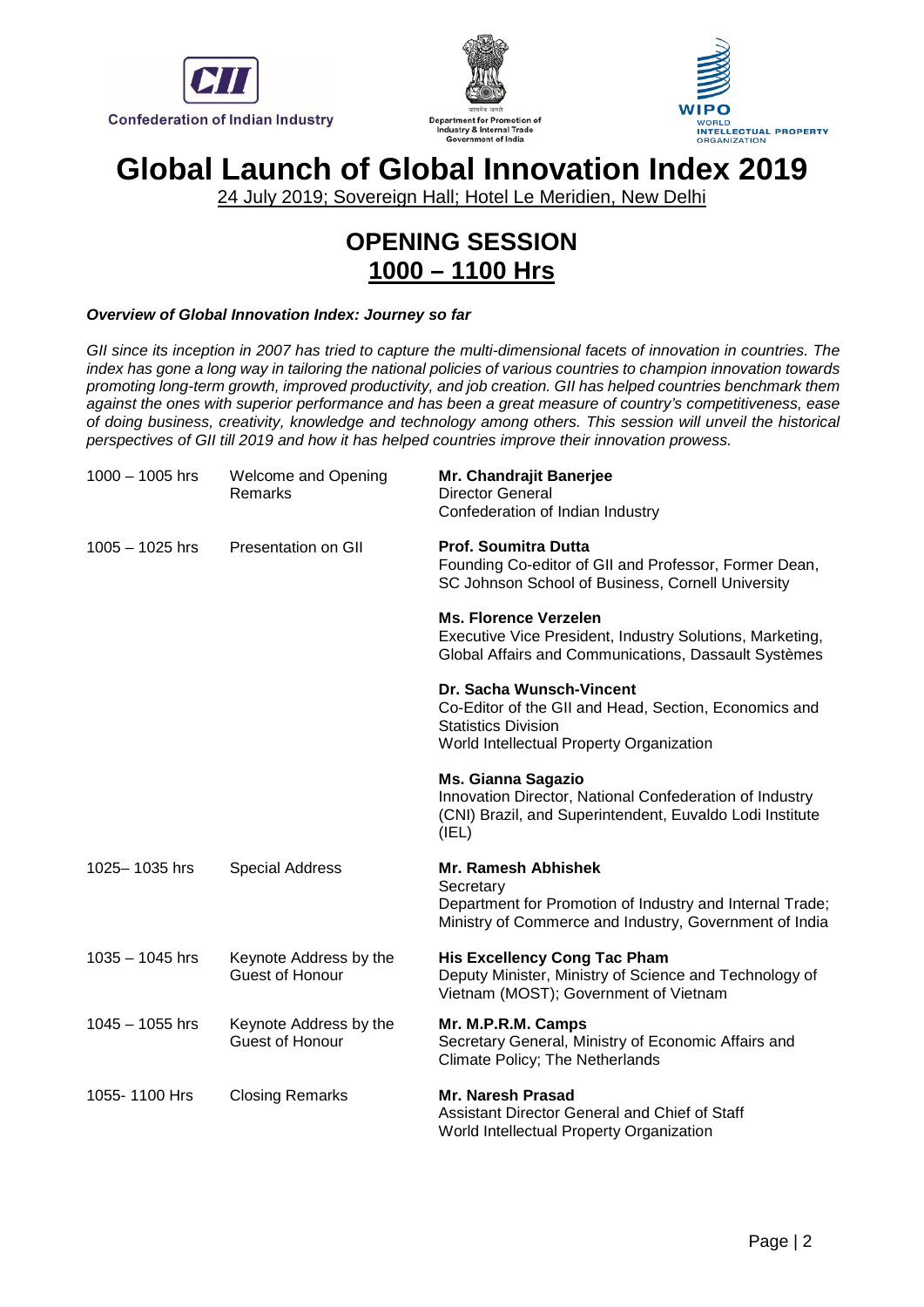





24 July 2019; Sovereign Hall; Hotel Le Meridien, New Delhi

## **SPECIAL SESSION India's R&D Expenditure Ecosystem 1100 – 1145 Hrs**

| 1100-1102 hrs     | <b>Opening Remarks</b><br>and Moderated by | <b>Dr. Carsten Fink</b><br><b>Chief Economist</b><br>World Intellectual Property Organization                                      |  |  |
|-------------------|--------------------------------------------|------------------------------------------------------------------------------------------------------------------------------------|--|--|
| 1102 - 1107 hrs   | Brief about the Report                     | Mr. B.N. Satpathy<br><b>Senior Consultant</b><br>Economic Advisory Council to the Prime Minister<br>(PMEAC)<br>Government of India |  |  |
| $1107 - 1112$ hrs | Address                                    | Ms. Seema Bahuguna<br>Secretary<br>Department of Public Enterprises<br>Government of India                                         |  |  |
| $1112 - 1125$ hrs | <b>Special Address</b>                     | Prof. K VijayRaghavan<br>Principal Scientific Advisor to the Government of<br>India                                                |  |  |
| $1125 - 1130$ hrs |                                            | <b>Release of India's R&amp;D Expenditure Ecosystem Report</b>                                                                     |  |  |
| $1130 - 1140$ hrs | Keynote Address                            | <b>Mr. Ratan P Watal</b><br>Member Secretary, Economic Advisory Council to<br>the Prime Minister (PMEAC)<br>Government of India    |  |  |
| 1140-1145 hrs     | <b>Closing Remarks</b>                     | Dr. Arabinda Mitra<br><b>Scientific Secretary</b><br>Office of Principal Scientific Adviser to<br>Government of India              |  |  |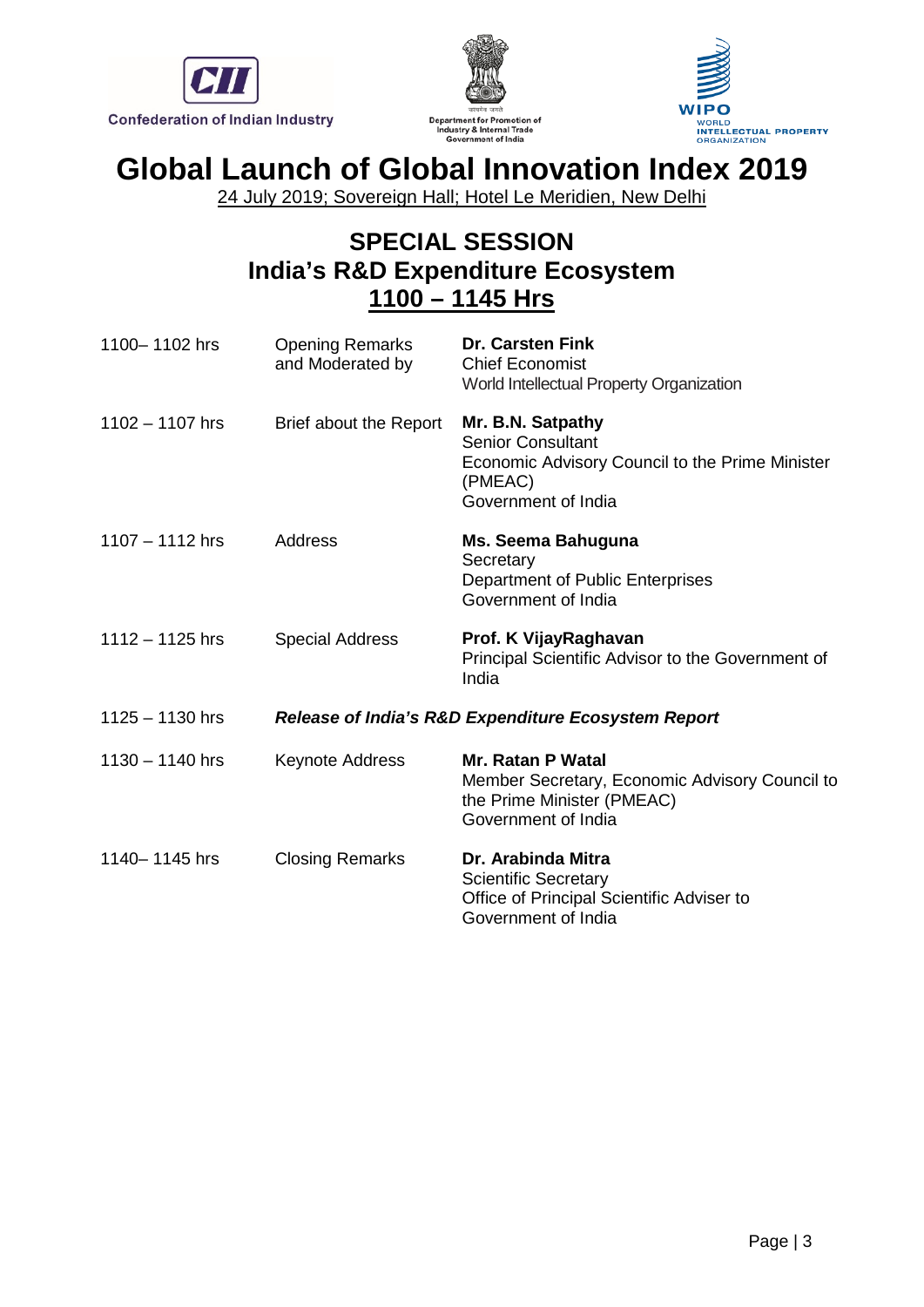





24 July 2019; Sovereign Hall; Hotel Le Meridien, New Delhi

### **PANEL DISCUSSION 'Asia: The future hub of Innovation' 1145 – 1300 Hrs**

*Asian countries are poised to be the economic power-houses in the coming years. A few countries have already positioned themselves in the upper echelons of GII for their complete commitment to innovative business practices. For an Asia-centric economic future of the world, it is imperative that the success-stories in innovation from the select Asian countries are discussed and deliberated upon to delineate the way forward for others to emulate.*

#### 1145 – 1255 hrs **Moderator**

**Ms. Rekha M. Menon** Member, CII AI Forum Chairman and Senior Managing Director **Accenture** 

#### **Opening Remarks**

**Dr. Francis Gurry** Director General World Intellectual Property Organization

#### **Speakers**

**Dr. Shekhar C. Mande** Secretary, DSIR and Director General, Council of Scientific and Industrial Research Government of India

### **Mr. Rajiv Aggarwal**

Joint Secretary Department for Promotion of Industry and Internal Trade Ministry of Commerce and Industry, Government of India

**Mr. Scott Russell** President- Asia Pacific and Japan **SAP** 

#### **Ms. Florence Verzelen**

Executive Vice President, Industry Solutions, Marketing, Global Affairs and Communications, Dassault Systèmes

#### **Mr. Bai Jie**

Counselor for Scientific and Technological Affairs of the Chinese Embassy to India, on behalf of the Ministry of Science and Technology (MOST) of the People's Republic of China

1255 – 1300 hrs Wrap-up by Moderator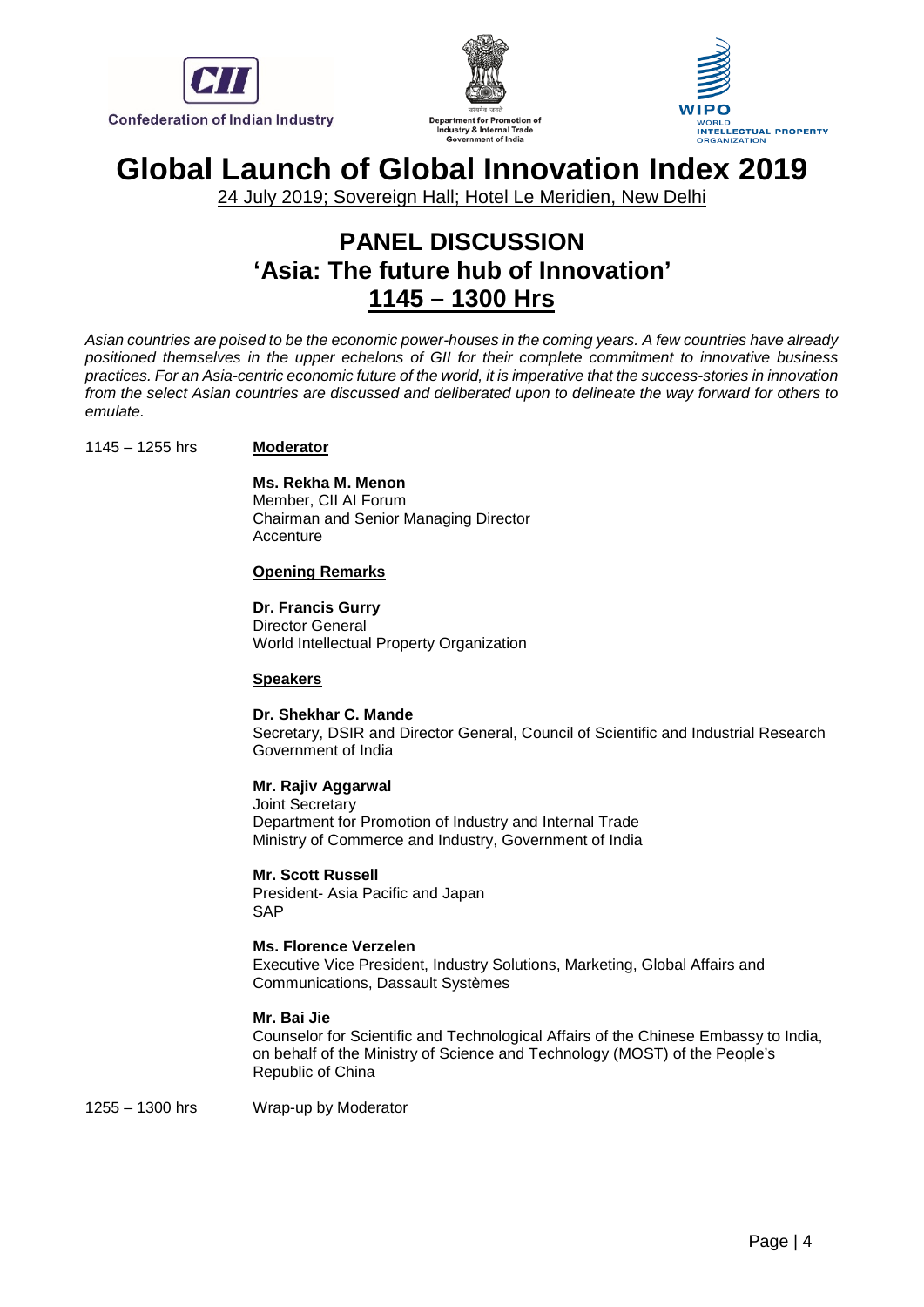





24 July 2019; Sovereign Hall; Hotel Le Meridien, New Delhi

### **PANEL DISCUSSION 'Creating Healthy Lives - The Future of Medical Innovation' 1345 – 1500 Hrs**

*Countries, where innovation has been the cornerstone of their national priorities, have vied for the top ranks? in the GII. These innovation driven economies have immensely been successful in designing and delivering a superior quality of life to all their citizens.* Healthcare is witnessing unprecedented breakthroughs to cure diseases and helping people live longer through disruptive healthcare innovations. Such inspirational journeys of medical transformations through the portals of innovation would help to solve many of our most pressing health-care problems. The countries aspiring to reach the next level of healthcare innovations stand to learn from such discourses.

#### 1345 – 1455 hrs **Moderator**

**Ms. Shobana Kamineni** Past President, Confederation of Indian Industry and Executive Vice Chairperson Apollo Hospitals Enterprise Limited

#### **Speakers**

**Dr. R A Mashelkar** President, Global Research Alliance, India and Member, Advisory Board of Global Innovation Index

#### **Dr. Preetha Rajaraman**

U.S. Department of Health and Human Services Health Attaché to India Representative U.S. National Institutes of Health

#### **Dr. Francis Gurry** Director General World Intellectual Property Organization

**Ms. Jiang Yang** Vice President Tencent Holdings Limited United, China

### **Dr. Devi Prasad Shetty**

Chairman and Founder Narayana Hrudayalaya (NH) Ltd.

### **Ms. Esti Shelly**

Director, Digital Health Ministry of Health, Israel

1455 – 1500 hrs Wrap-up by Moderator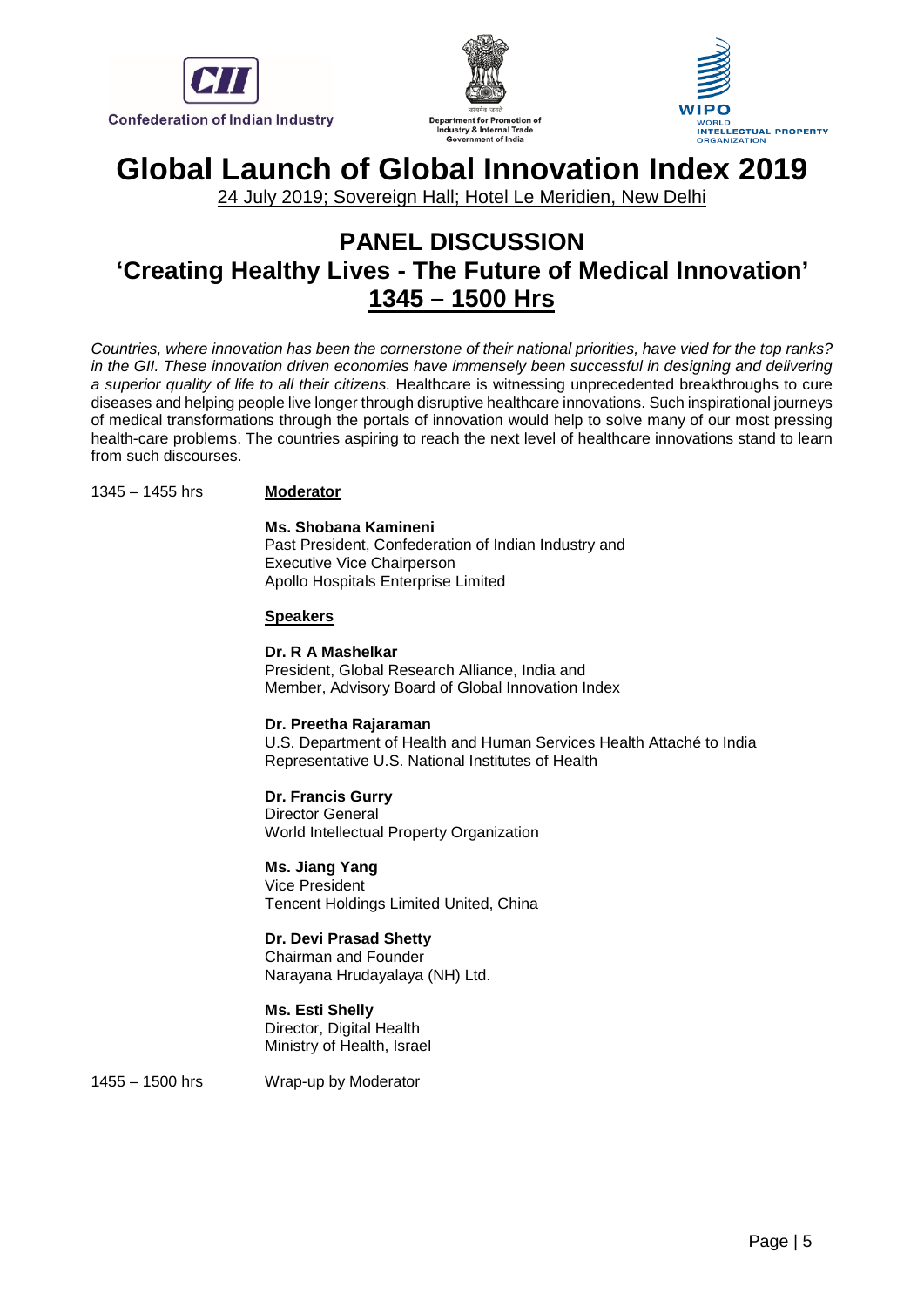





24 July 2019; Sovereign Hall; Hotel Le Meridien, New Delhi

## **LAUNCH SESSION 1500 – 1600 Hrs**

| $1500 - 1505$ hrs | <b>Welcome Address</b>                                              | Mr. Chandrajit Banerjee<br><b>Director General</b><br>Confederation of Indian Industry                                                                             |
|-------------------|---------------------------------------------------------------------|--------------------------------------------------------------------------------------------------------------------------------------------------------------------|
| $1505 - 1510$ hrs | <b>Address</b>                                                      | <b>Dr. Naushad Forbes</b><br>Past President, Confederation of Indian<br>Industry and<br>Co-Chairman, Forbes Marshall                                               |
| $1510 - 1515$ hrs | Global Launch of Global Innovation Index 2019<br>by the Chief Guest |                                                                                                                                                                    |
| $1515 - 1525$ hrs | Presentation of the GII<br>report findings                          | Mr. Naresh Prasad<br>Assistant Director General and Chief of Staff<br>World Intellectual Property Organization                                                     |
| 1525-1535 hrs     | <b>Special Address</b>                                              | <b>Mr. Ramesh Abhishek</b><br>Secretary<br>Department for Promotion of Industry and<br>Internal Trade, Ministry of Commerce and<br>Industry<br>Government of India |
| 1535 - 1545 hrs   | Keynote Address by the<br><b>Guest of Honour</b>                    | <b>Dr. Francis Gurry</b><br><b>Director General</b><br>World Intellectual Property Organization                                                                    |
| $1545 - 1555$ hrs | <b>GII Global Launch</b><br>Address by the Chief<br>Guest           | Mr. Piyush Goyal<br>Minister of Commerce and Industry and<br><b>Minister of Railways</b><br>Government of India                                                    |
| 1555 - 1600 hrs   | <b>Closing Remarks</b>                                              | Mr. Rajiv Aggarwal<br>Joint Secretary<br>Department for Promotion of Industry and<br>Internal Trade, Ministry of Commerce and<br>Industry<br>Government of India   |